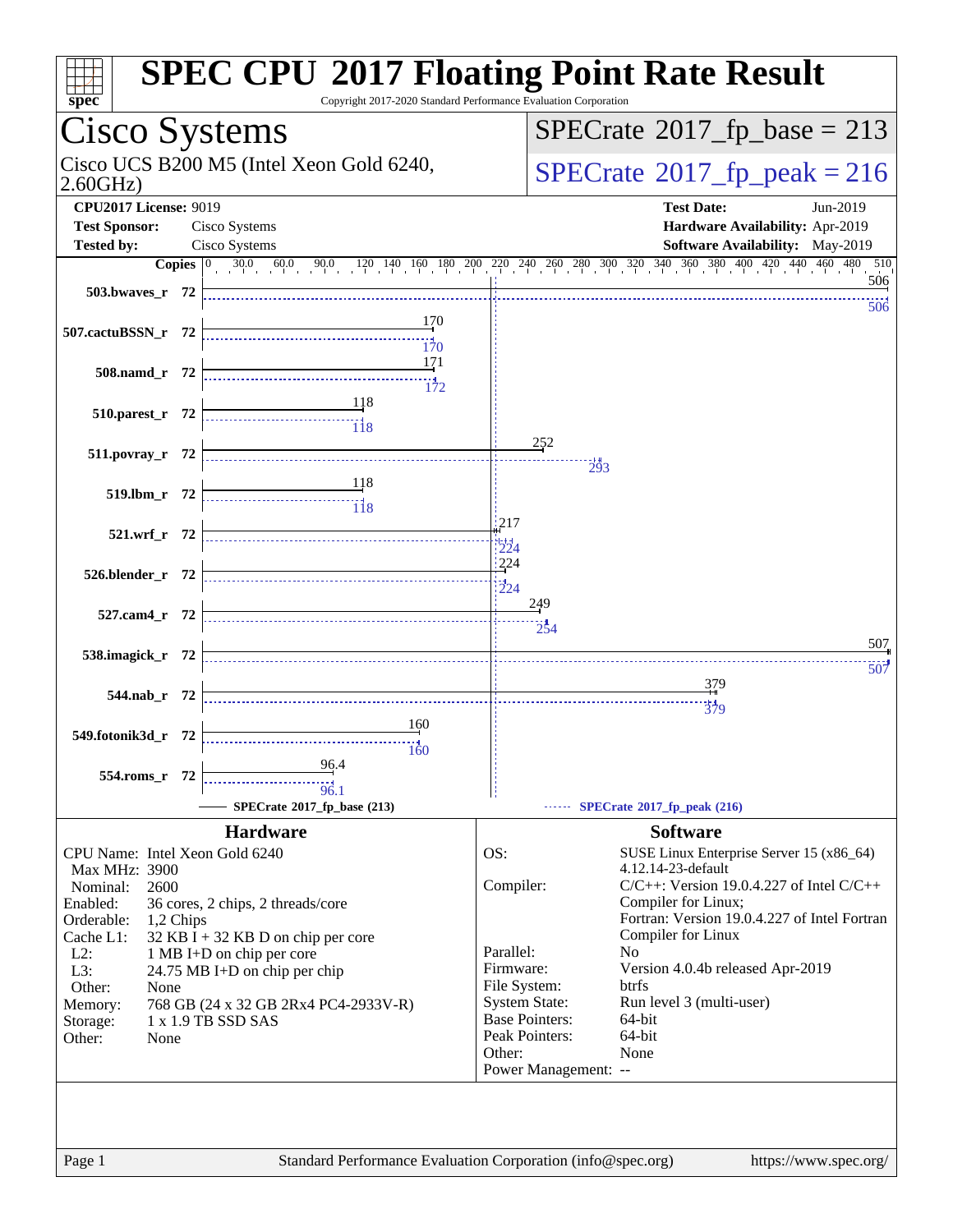

Copyright 2017-2020 Standard Performance Evaluation Corporation

# Cisco Systems

2.60GHz) Cisco UCS B200 M5 (Intel Xeon Gold 6240,  $SPECrate@2017_fp\_peak = 216$  $SPECrate@2017_fp\_peak = 216$ 

# $SPECTate$ <sup>®</sup>[2017\\_fp\\_base =](http://www.spec.org/auto/cpu2017/Docs/result-fields.html#SPECrate2017fpbase) 213

**[CPU2017 License:](http://www.spec.org/auto/cpu2017/Docs/result-fields.html#CPU2017License)** 9019 **[Test Date:](http://www.spec.org/auto/cpu2017/Docs/result-fields.html#TestDate)** Jun-2019 **[Test Sponsor:](http://www.spec.org/auto/cpu2017/Docs/result-fields.html#TestSponsor)** Cisco Systems **[Hardware Availability:](http://www.spec.org/auto/cpu2017/Docs/result-fields.html#HardwareAvailability)** Apr-2019 **[Tested by:](http://www.spec.org/auto/cpu2017/Docs/result-fields.html#Testedby)** Cisco Systems **[Software Availability:](http://www.spec.org/auto/cpu2017/Docs/result-fields.html#SoftwareAvailability)** May-2019

#### **[Results Table](http://www.spec.org/auto/cpu2017/Docs/result-fields.html#ResultsTable)**

|                                        | <b>Base</b>   |                |            |                |       | <b>Peak</b>    |            |               |                |              |                |              |                |              |
|----------------------------------------|---------------|----------------|------------|----------------|-------|----------------|------------|---------------|----------------|--------------|----------------|--------------|----------------|--------------|
| <b>Benchmark</b>                       | <b>Copies</b> | <b>Seconds</b> | Ratio      | <b>Seconds</b> | Ratio | <b>Seconds</b> | Ratio      | <b>Copies</b> | <b>Seconds</b> | <b>Ratio</b> | <b>Seconds</b> | <b>Ratio</b> | <b>Seconds</b> | <b>Ratio</b> |
| 503.bwaves_r                           | 72            | 1426           | 506        | 1426           | 506   | 1427           | 506        | 72            | 1426           | 506          | 1426           | 506          | 1426           | 506          |
| 507.cactuBSSN r                        | 72            | 536            | 170        | 535            | 170   | 535            | <b>170</b> | 72            | 536            | 170          | 535            | 170          | 536            | <b>170</b>   |
| $508$ .namd $r$                        | 72            | 401            | 171        | 401            | 170   | 401            | 171        | 72            | 398            | 172          | 398            | 172          | 397            | 172          |
| $510.parest_r$                         | 72            | 1590           | <u>118</u> | 1589           | 119   | 1596           | 118        | 72            | 1593           | <u>118</u>   | 1598           | 118          | 1592           | 118          |
| 511.povray_r                           | 72            | 669            | 251        | 667            | 252   | 668            | 252        | 72            | 574            | 293          | 580            | 290          | 572            | 294          |
| 519.1bm r                              | 72            | 641            | 118        | 641            | 118   | 641            | 118        | 72            | 640            | 118          | 641            | 118          | 641            | 118          |
| $521$ .wrf r                           | 72            | 748            | 215        | 742            | 217   | 735            | 219        | 72            | 736            | 219          | 706            | 228          | 721            | 224          |
| 526.blender r                          | 72            | 491            | 224        | 491            | 223   | 490            | 224        | 72            | 492            | 223          | <b>490</b>     | 224          | 490            | 224          |
| 527.cam4 r                             | 72            | 505            | 249        | 505            | 249   | 507            | 248        | 72            | 494            | 255          | 496            | 254          | 495            | 254          |
| 538.imagick_r                          | 72            | 352            | 508        | <b>353</b>     | 507   | 354            | 506        | 72            | 353            | 507          | 353            | 507          | 354            | 506          |
| $544$ .nab r                           | 72            | 320            | 379        | 323            | 375   | 319            | 380        | 72            | 320            | 379          | 319            | 379          | 324            | 374          |
| 549.fotonik3d r                        | 72            | 1757           | 160        | 1756           | 160   | 1756           | 160        | 72            | 1754           | 160          | 1757           | <b>160</b>   | 1758           | 160          |
| $554$ .roms r                          | 72            | 1186           | 96.5       | 1187           | 96.4  | 1187           | 96.4       | 72            | 1191           | 96.1         | 1191           | 96.0         | 1186           | 96.4         |
| $SPECrate$ <sup>®</sup> 2017_fp_base = |               | 213            |            |                |       |                |            |               |                |              |                |              |                |              |

**[SPECrate](http://www.spec.org/auto/cpu2017/Docs/result-fields.html#SPECrate2017fppeak)[2017\\_fp\\_peak =](http://www.spec.org/auto/cpu2017/Docs/result-fields.html#SPECrate2017fppeak) 216**

Results appear in the [order in which they were run.](http://www.spec.org/auto/cpu2017/Docs/result-fields.html#RunOrder) Bold underlined text [indicates a median measurement.](http://www.spec.org/auto/cpu2017/Docs/result-fields.html#Median)

#### **[Submit Notes](http://www.spec.org/auto/cpu2017/Docs/result-fields.html#SubmitNotes)**

 The numactl mechanism was used to bind copies to processors. The config file option 'submit' was used to generate numactl commands to bind each copy to a specific processor. For details, please see the config file.

#### **[Operating System Notes](http://www.spec.org/auto/cpu2017/Docs/result-fields.html#OperatingSystemNotes)**

Stack size set to unlimited using "ulimit -s unlimited"

#### **[General Notes](http://www.spec.org/auto/cpu2017/Docs/result-fields.html#GeneralNotes)**

Environment variables set by runcpu before the start of the run: LD\_LIBRARY\_PATH = "/home/cpu2017/lib/intel64"

 Binaries compiled on a system with 1x Intel Core i9-7900X CPU + 32GB RAM memory using Redhat Enterprise Linux 7.5 Transparent Huge Pages enabled by default Prior to runcpu invocation Filesystem page cache synced and cleared with: sync; echo 3> /proc/sys/vm/drop\_caches runcpu command invoked through numactl i.e.: numactl --interleave=all runcpu <etc> NA: The test sponsor attests, as of date of publication, that CVE-2017-5754 (Meltdown) is mitigated in the system as tested and documented.

**(Continued on next page)**

| Standard Performance Evaluation Corporation (info@spec.org)<br>https://www.spec.org/ |
|--------------------------------------------------------------------------------------|
|--------------------------------------------------------------------------------------|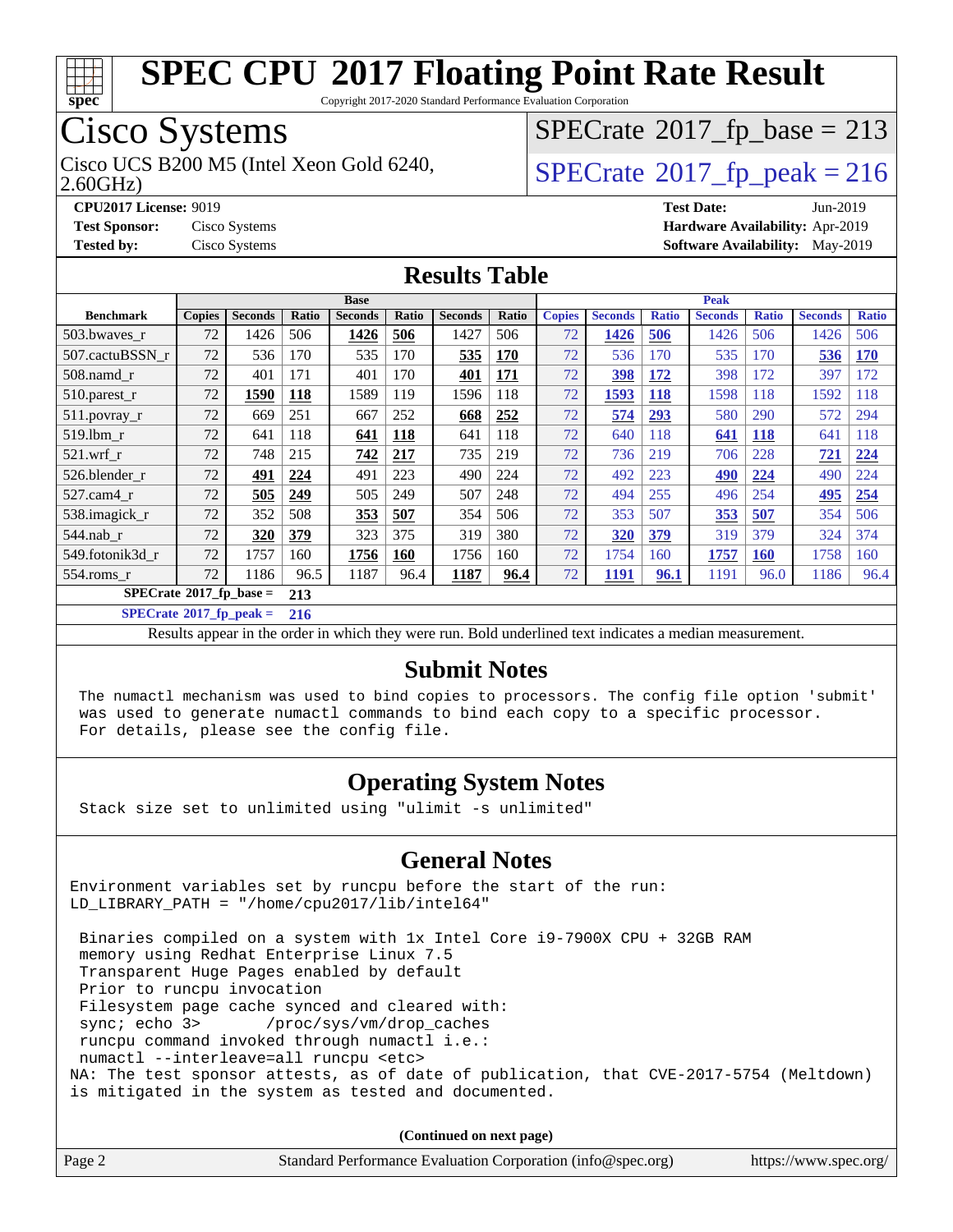

Copyright 2017-2020 Standard Performance Evaluation Corporation

# Cisco Systems

2.60GHz) Cisco UCS B200 M5 (Intel Xeon Gold 6240,  $SPECrate@2017_fp\_peak = 216$  $SPECrate@2017_fp\_peak = 216$ 

 $SPECTate$ <sup>®</sup>[2017\\_fp\\_base =](http://www.spec.org/auto/cpu2017/Docs/result-fields.html#SPECrate2017fpbase) 213

**[Test Sponsor:](http://www.spec.org/auto/cpu2017/Docs/result-fields.html#TestSponsor)** Cisco Systems **[Hardware Availability:](http://www.spec.org/auto/cpu2017/Docs/result-fields.html#HardwareAvailability)** Apr-2019 **[Tested by:](http://www.spec.org/auto/cpu2017/Docs/result-fields.html#Testedby)** Cisco Systems **[Software Availability:](http://www.spec.org/auto/cpu2017/Docs/result-fields.html#SoftwareAvailability)** May-2019

**[CPU2017 License:](http://www.spec.org/auto/cpu2017/Docs/result-fields.html#CPU2017License)** 9019 **[Test Date:](http://www.spec.org/auto/cpu2017/Docs/result-fields.html#TestDate)** Jun-2019

#### **[General Notes \(Continued\)](http://www.spec.org/auto/cpu2017/Docs/result-fields.html#GeneralNotes)**

Yes: The test sponsor attests, as of date of publication, that CVE-2017-5753 (Spectre variant 1) is mitigated in the system as tested and documented. Yes: The test sponsor attests, as of date of publication, that CVE-2017-5715 (Spectre variant 2) is mitigated in the system as tested and documented.

#### **[Platform Notes](http://www.spec.org/auto/cpu2017/Docs/result-fields.html#PlatformNotes)**

Page 3 Standard Performance Evaluation Corporation [\(info@spec.org\)](mailto:info@spec.org) <https://www.spec.org/> BIOS Settings: Intel HyperThreading Technology set to Enabled SNC set to Enabled IMC Interleaving set to 1-way Interleave Patrol Scrub set to Disabled Sysinfo program /home/cpu2017/bin/sysinfo Rev: r5974 of 2018-05-19 9bcde8f2999c33d61f64985e45859ea9 running on linux-eqnk Tue Jun 25 17:36:25 2019 SUT (System Under Test) info as seen by some common utilities. For more information on this section, see <https://www.spec.org/cpu2017/Docs/config.html#sysinfo> From /proc/cpuinfo model name : Intel(R) Xeon(R) Gold 6240 CPU @ 2.60GHz 2 "physical id"s (chips) 72 "processors" cores, siblings (Caution: counting these is hw and system dependent. The following excerpts from /proc/cpuinfo might not be reliable. Use with caution.) cpu cores : 18 siblings : 36 physical 0: cores 0 1 2 3 4 8 9 10 11 16 17 18 19 20 24 25 26 27 physical 1: cores 0 1 2 3 4 8 9 10 11 16 17 18 19 20 24 25 26 27 From lscpu: Architecture: x86\_64 CPU op-mode(s): 32-bit, 64-bit Byte Order: Little Endian  $CPU(s):$  72 On-line CPU(s) list: 0-71 Thread(s) per core: 2 Core(s) per socket: 18 Socket(s): 2 NUMA node(s): 4 Vendor ID: GenuineIntel CPU family: 6 Model: 85 Model name: Intel(R) Xeon(R) Gold 6240 CPU @ 2.60GHz Stepping: 6 **(Continued on next page)**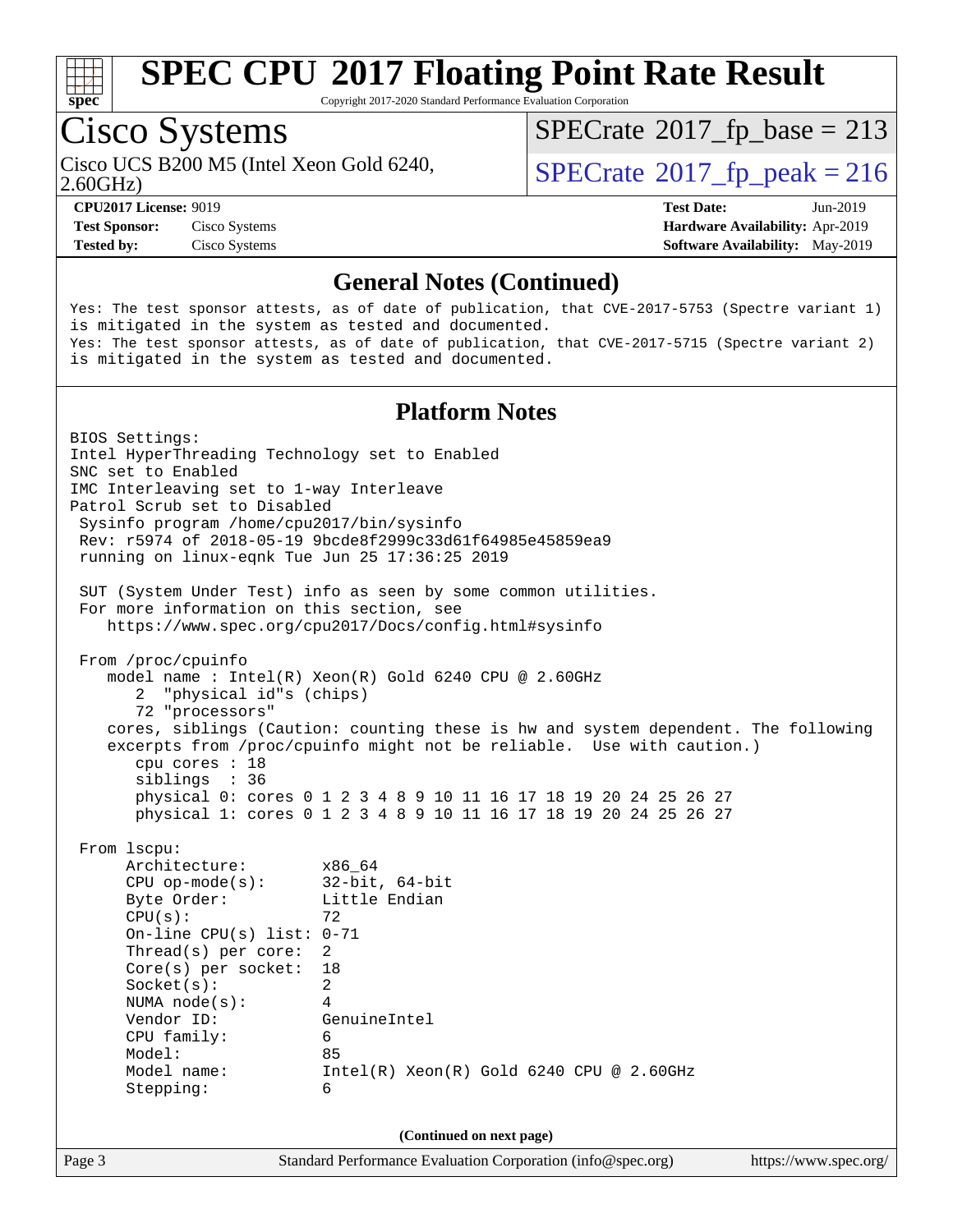

Copyright 2017-2020 Standard Performance Evaluation Corporation

Cisco Systems

2.60GHz) Cisco UCS B200 M5 (Intel Xeon Gold 6240,  $SPECrate@2017_fp\_peak = 216$  $SPECrate@2017_fp\_peak = 216$ 

 $SPECrate$ <sup>®</sup>[2017\\_fp\\_base =](http://www.spec.org/auto/cpu2017/Docs/result-fields.html#SPECrate2017fpbase) 213

**[CPU2017 License:](http://www.spec.org/auto/cpu2017/Docs/result-fields.html#CPU2017License)** 9019 **[Test Date:](http://www.spec.org/auto/cpu2017/Docs/result-fields.html#TestDate)** Jun-2019

**[Test Sponsor:](http://www.spec.org/auto/cpu2017/Docs/result-fields.html#TestSponsor)** Cisco Systems **[Hardware Availability:](http://www.spec.org/auto/cpu2017/Docs/result-fields.html#HardwareAvailability)** Apr-2019 **[Tested by:](http://www.spec.org/auto/cpu2017/Docs/result-fields.html#Testedby)** Cisco Systems **[Software Availability:](http://www.spec.org/auto/cpu2017/Docs/result-fields.html#SoftwareAvailability)** May-2019

**[Platform Notes \(Continued\)](http://www.spec.org/auto/cpu2017/Docs/result-fields.html#PlatformNotes)**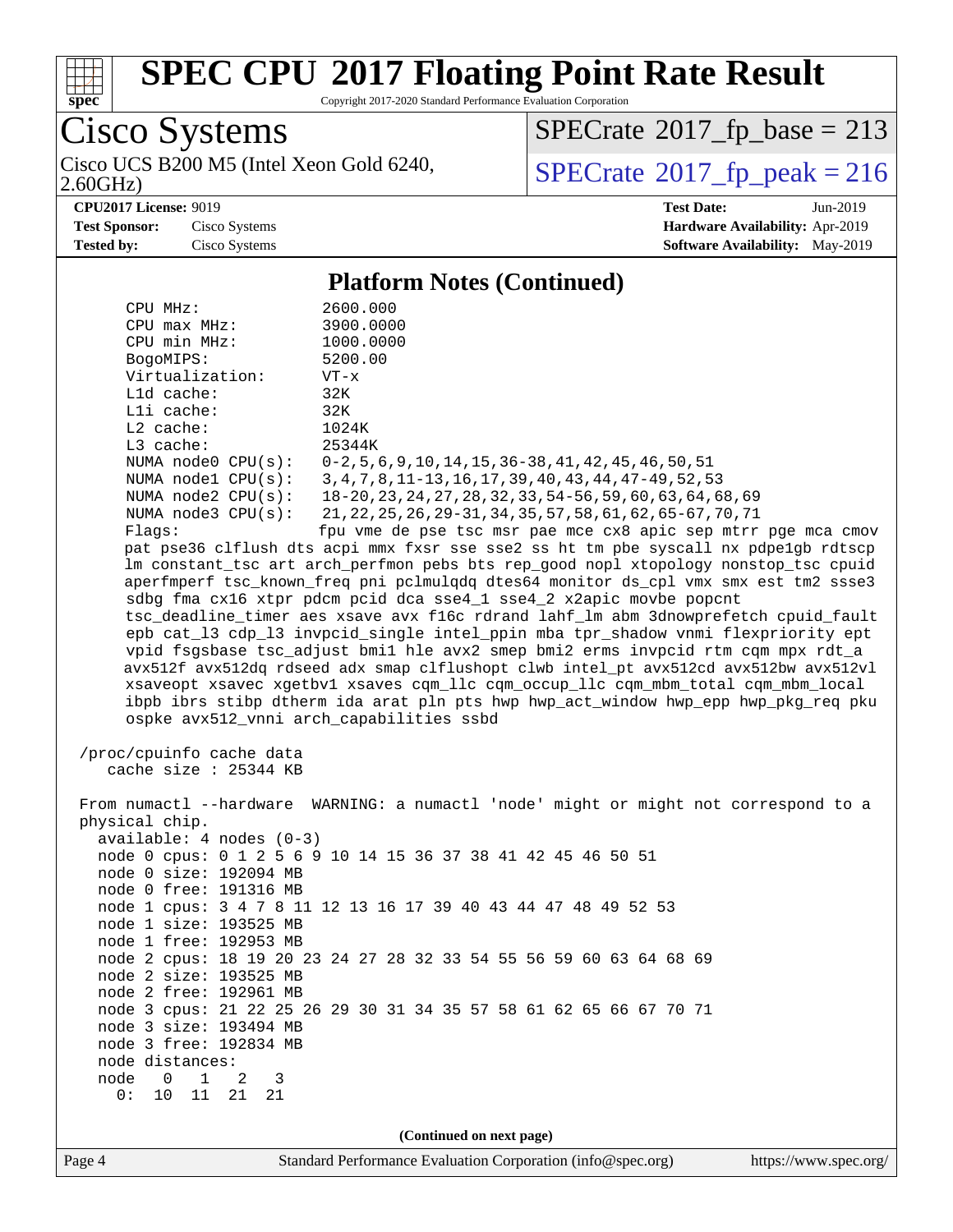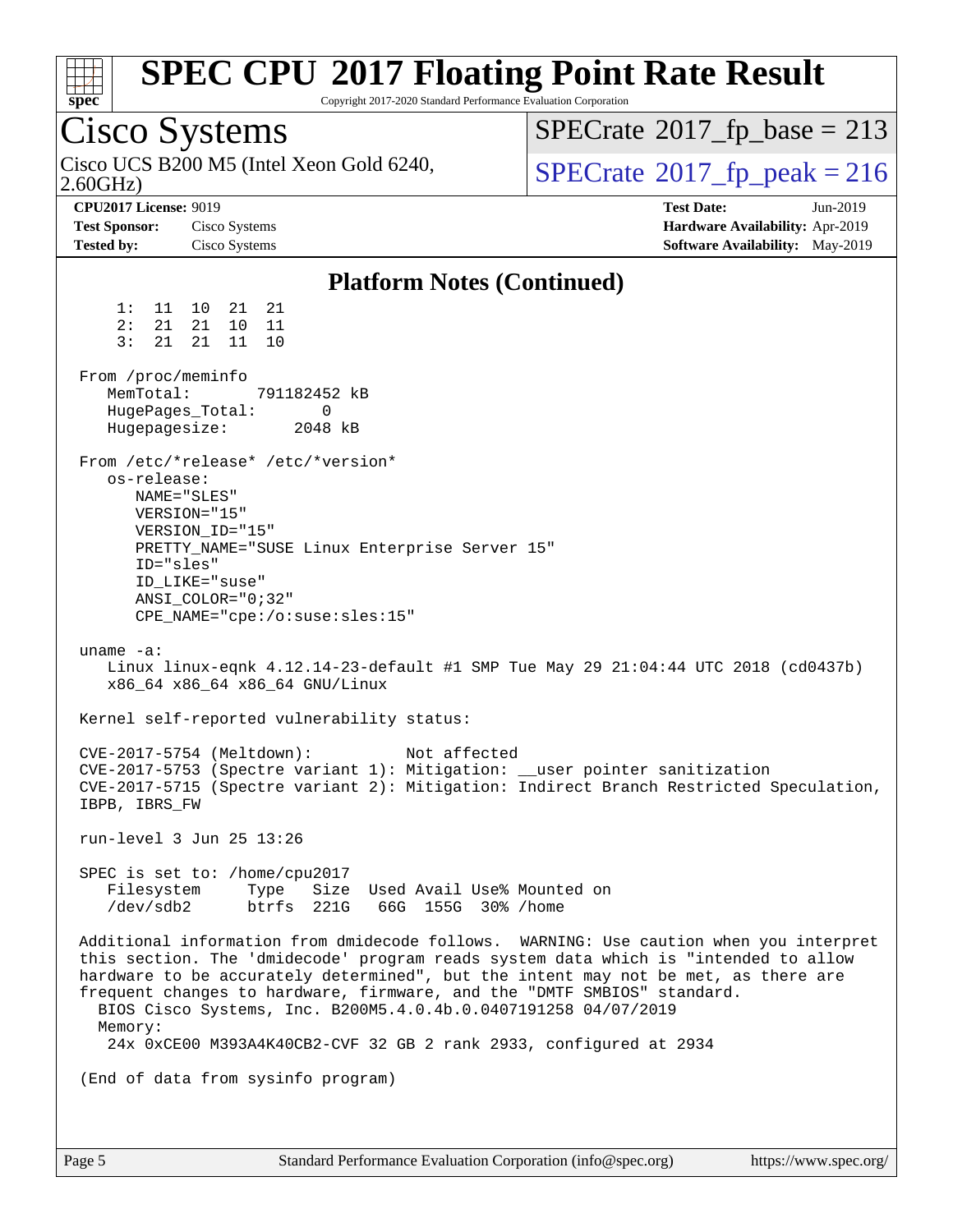

Copyright 2017-2020 Standard Performance Evaluation Corporation

| $P^{\text{rec}}$                                                                                                                                                                                                                                                                                                                                                                                                                                                                                                                                                                                                                                                                          |                                            |
|-------------------------------------------------------------------------------------------------------------------------------------------------------------------------------------------------------------------------------------------------------------------------------------------------------------------------------------------------------------------------------------------------------------------------------------------------------------------------------------------------------------------------------------------------------------------------------------------------------------------------------------------------------------------------------------------|--------------------------------------------|
| <b>Cisco Systems</b>                                                                                                                                                                                                                                                                                                                                                                                                                                                                                                                                                                                                                                                                      | $SPECTate$ <sup>®</sup> 2017_fp_base = 213 |
| Cisco UCS B200 M5 (Intel Xeon Gold 6240,<br>2.60GHz                                                                                                                                                                                                                                                                                                                                                                                                                                                                                                                                                                                                                                       | $SPECTate@2017_fp\_peak = 216$             |
| <b>CPU2017 License: 9019</b>                                                                                                                                                                                                                                                                                                                                                                                                                                                                                                                                                                                                                                                              | <b>Test Date:</b><br>Jun-2019              |
| <b>Test Sponsor:</b><br>Cisco Systems                                                                                                                                                                                                                                                                                                                                                                                                                                                                                                                                                                                                                                                     | Hardware Availability: Apr-2019            |
| <b>Tested by:</b><br>Cisco Systems                                                                                                                                                                                                                                                                                                                                                                                                                                                                                                                                                                                                                                                        | Software Availability: May-2019            |
|                                                                                                                                                                                                                                                                                                                                                                                                                                                                                                                                                                                                                                                                                           |                                            |
| <b>Compiler Version Notes</b>                                                                                                                                                                                                                                                                                                                                                                                                                                                                                                                                                                                                                                                             |                                            |
| 519.1bm_r(base, peak) 538.imagick_r(base, peak)<br>C<br>544.nab_r(base, peak)                                                                                                                                                                                                                                                                                                                                                                                                                                                                                                                                                                                                             |                                            |
| Intel(R) C Intel(R) 64 Compiler for applications running on Intel(R) 64,<br>Version 19.0.4.227 Build 20190416<br>Copyright (C) 1985-2019 Intel Corporation. All rights reserved.                                                                                                                                                                                                                                                                                                                                                                                                                                                                                                          |                                            |
| 508.namd_r(base, peak) 510.parest_r(base, peak)<br>$C++$                                                                                                                                                                                                                                                                                                                                                                                                                                                                                                                                                                                                                                  |                                            |
| Intel(R) $C++$ Intel(R) 64 Compiler for applications running on Intel(R) 64,<br>Version 19.0.4.227 Build 20190416<br>Copyright (C) 1985-2019 Intel Corporation. All rights reserved.<br>-------------                                                                                                                                                                                                                                                                                                                                                                                                                                                                                     |                                            |
| 511.povray_r(base, peak) 526.blender_r(base, peak)<br>$C++$ , $C$<br>Intel(R) $C++$ Intel(R) 64 Compiler for applications running on Intel(R) 64,<br>Version 19.0.4.227 Build 20190416<br>Copyright (C) 1985-2019 Intel Corporation. All rights reserved.<br>$Intel(R)$ C Intel(R) 64 Compiler for applications running on Intel(R) 64,<br>Version 19.0.4.227 Build 20190416                                                                                                                                                                                                                                                                                                              |                                            |
| Copyright (C) 1985-2019 Intel Corporation. All rights reserved.<br>$C++$ , C, Fortran   507.cactuBSSN_r(base, peak)<br>Intel(R) C++ Intel(R) 64 Compiler for applications running on Intel(R) 64,<br>Version 19.0.4.227 Build 20190416<br>Copyright (C) 1985-2019 Intel Corporation. All rights reserved.<br>Intel(R) C Intel(R) 64 Compiler for applications running on Intel(R) 64,<br>Version 19.0.4.227 Build 20190416<br>Copyright (C) 1985-2019 Intel Corporation. All rights reserved.<br>$Intel(R)$ Fortran Intel(R) 64 Compiler for applications running on Intel(R)<br>64, Version 19.0.4.227 Build 20190416<br>Copyright (C) 1985-2019 Intel Corporation. All rights reserved. |                                            |
| 503.bwaves_r(base, peak) 549.fotonik3d_r(base, peak)<br>Fortran<br>554.roms_r(base, peak)<br>$Intel(R)$ Fortran Intel(R) 64 Compiler for applications running on Intel(R)                                                                                                                                                                                                                                                                                                                                                                                                                                                                                                                 |                                            |
|                                                                                                                                                                                                                                                                                                                                                                                                                                                                                                                                                                                                                                                                                           |                                            |

**(Continued on next page)**

| Page 6<br>Standard Performance Evaluation Corporation (info@spec.org)<br>https://www.spec.org/ |
|------------------------------------------------------------------------------------------------|
|------------------------------------------------------------------------------------------------|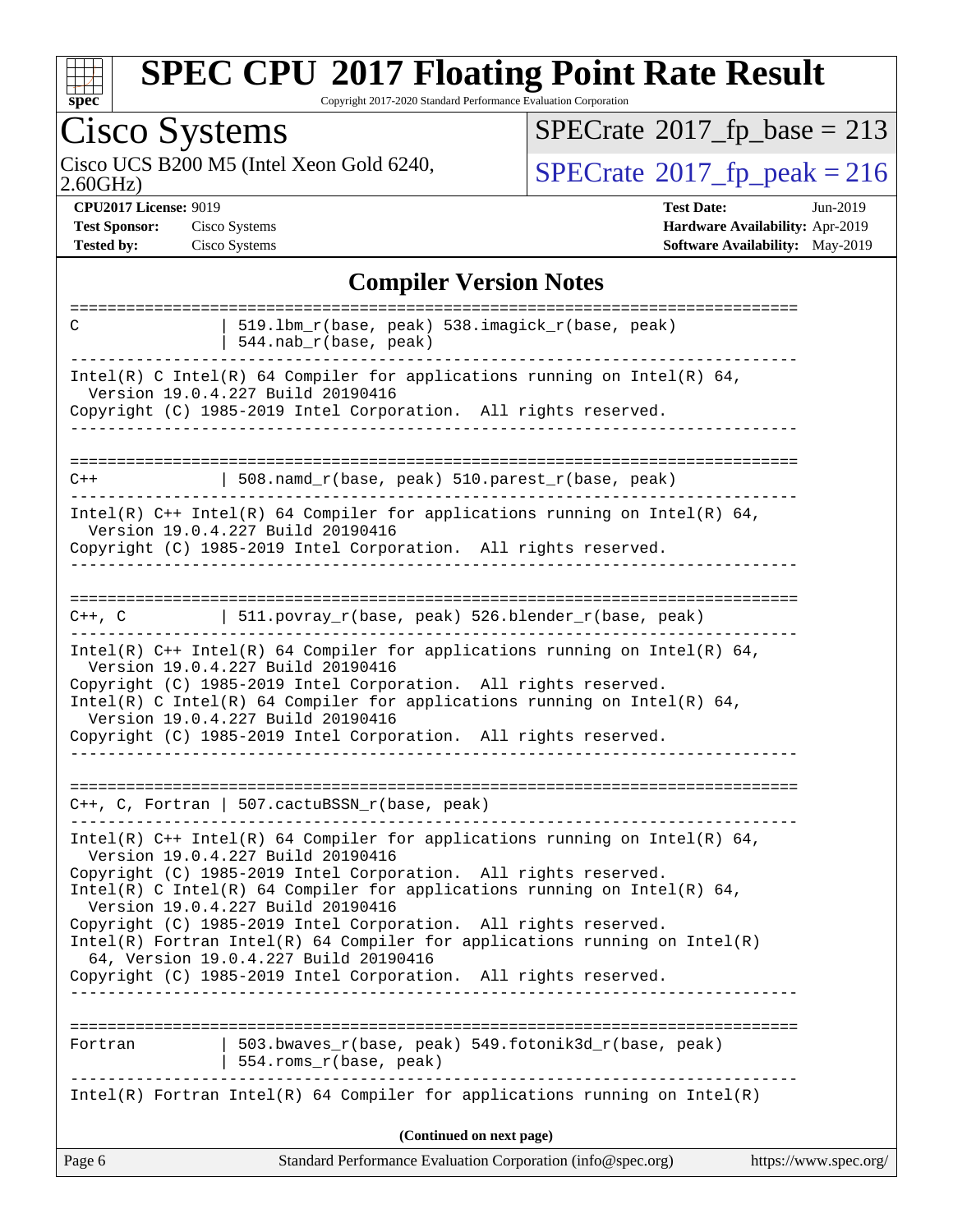

Copyright 2017-2020 Standard Performance Evaluation Corporation

# Cisco Systems

2.60GHz) Cisco UCS B200 M5 (Intel Xeon Gold 6240,  $\text{SPECrate}$  $\text{SPECrate}$  $\text{SPECrate}$ <sup>®</sup>[2017\\_fp\\_peak = 2](http://www.spec.org/auto/cpu2017/Docs/result-fields.html#SPECrate2017fppeak)16

 $SPECTate$ <sup>®</sup>[2017\\_fp\\_base =](http://www.spec.org/auto/cpu2017/Docs/result-fields.html#SPECrate2017fpbase) 213

| <b>Test Sponsor:</b> | Cisco System |
|----------------------|--------------|
| <b>Tested by:</b>    | Cisco System |

**[CPU2017 License:](http://www.spec.org/auto/cpu2017/Docs/result-fields.html#CPU2017License)** 9019 **[Test Date:](http://www.spec.org/auto/cpu2017/Docs/result-fields.html#TestDate)** Jun-2019 **Test Systems Systems Systems Systems Systems Systems Systems Systems Systems Systems Systems Systems Systems Systems Systems Systems Systems Systems Systems Systems Systems Systems Systems Systems Systems Systems Systems [Tested by:](http://www.spec.org/auto/cpu2017/Docs/result-fields.html#Testedby)** Cisco Systems **[Software Availability:](http://www.spec.org/auto/cpu2017/Docs/result-fields.html#SoftwareAvailability)** May-2019

#### **[Compiler Version Notes \(Continued\)](http://www.spec.org/auto/cpu2017/Docs/result-fields.html#CompilerVersionNotes)**

| 64, Version 19.0.4.227 Build 20190416<br>Copyright (C) 1985-2019 Intel Corporation. All rights reserved.                                                                                                                                                                                                                                                                   |  |
|----------------------------------------------------------------------------------------------------------------------------------------------------------------------------------------------------------------------------------------------------------------------------------------------------------------------------------------------------------------------------|--|
| 521.wrf r(base, peak) 527.cam4 r(base, peak)<br>Fortran, C                                                                                                                                                                                                                                                                                                                 |  |
| Intel(R) Fortran Intel(R) 64 Compiler for applications running on Intel(R)<br>64, Version 19.0.4.227 Build 20190416<br>Copyright (C) 1985-2019 Intel Corporation. All rights reserved.<br>Intel(R) C Intel(R) 64 Compiler for applications running on Intel(R) 64,<br>Version 19.0.4.227 Build 20190416<br>Copyright (C) 1985-2019 Intel Corporation. All rights reserved. |  |

### **[Base Compiler Invocation](http://www.spec.org/auto/cpu2017/Docs/result-fields.html#BaseCompilerInvocation)**

[C benchmarks](http://www.spec.org/auto/cpu2017/Docs/result-fields.html#Cbenchmarks): [icc -m64 -std=c11](http://www.spec.org/cpu2017/results/res2019q3/cpu2017-20190708-15919.flags.html#user_CCbase_intel_icc_64bit_c11_33ee0cdaae7deeeab2a9725423ba97205ce30f63b9926c2519791662299b76a0318f32ddfffdc46587804de3178b4f9328c46fa7c2b0cd779d7a61945c91cd35)

[C++ benchmarks:](http://www.spec.org/auto/cpu2017/Docs/result-fields.html#CXXbenchmarks) [icpc -m64](http://www.spec.org/cpu2017/results/res2019q3/cpu2017-20190708-15919.flags.html#user_CXXbase_intel_icpc_64bit_4ecb2543ae3f1412ef961e0650ca070fec7b7afdcd6ed48761b84423119d1bf6bdf5cad15b44d48e7256388bc77273b966e5eb805aefd121eb22e9299b2ec9d9)

[Fortran benchmarks](http://www.spec.org/auto/cpu2017/Docs/result-fields.html#Fortranbenchmarks): [ifort -m64](http://www.spec.org/cpu2017/results/res2019q3/cpu2017-20190708-15919.flags.html#user_FCbase_intel_ifort_64bit_24f2bb282fbaeffd6157abe4f878425411749daecae9a33200eee2bee2fe76f3b89351d69a8130dd5949958ce389cf37ff59a95e7a40d588e8d3a57e0c3fd751)

[Benchmarks using both Fortran and C](http://www.spec.org/auto/cpu2017/Docs/result-fields.html#BenchmarksusingbothFortranandC): [ifort -m64](http://www.spec.org/cpu2017/results/res2019q3/cpu2017-20190708-15919.flags.html#user_CC_FCbase_intel_ifort_64bit_24f2bb282fbaeffd6157abe4f878425411749daecae9a33200eee2bee2fe76f3b89351d69a8130dd5949958ce389cf37ff59a95e7a40d588e8d3a57e0c3fd751) [icc -m64 -std=c11](http://www.spec.org/cpu2017/results/res2019q3/cpu2017-20190708-15919.flags.html#user_CC_FCbase_intel_icc_64bit_c11_33ee0cdaae7deeeab2a9725423ba97205ce30f63b9926c2519791662299b76a0318f32ddfffdc46587804de3178b4f9328c46fa7c2b0cd779d7a61945c91cd35)

[Benchmarks using both C and C++](http://www.spec.org/auto/cpu2017/Docs/result-fields.html#BenchmarksusingbothCandCXX): [icpc -m64](http://www.spec.org/cpu2017/results/res2019q3/cpu2017-20190708-15919.flags.html#user_CC_CXXbase_intel_icpc_64bit_4ecb2543ae3f1412ef961e0650ca070fec7b7afdcd6ed48761b84423119d1bf6bdf5cad15b44d48e7256388bc77273b966e5eb805aefd121eb22e9299b2ec9d9) [icc -m64 -std=c11](http://www.spec.org/cpu2017/results/res2019q3/cpu2017-20190708-15919.flags.html#user_CC_CXXbase_intel_icc_64bit_c11_33ee0cdaae7deeeab2a9725423ba97205ce30f63b9926c2519791662299b76a0318f32ddfffdc46587804de3178b4f9328c46fa7c2b0cd779d7a61945c91cd35)

[Benchmarks using Fortran, C, and C++:](http://www.spec.org/auto/cpu2017/Docs/result-fields.html#BenchmarksusingFortranCandCXX) [icpc -m64](http://www.spec.org/cpu2017/results/res2019q3/cpu2017-20190708-15919.flags.html#user_CC_CXX_FCbase_intel_icpc_64bit_4ecb2543ae3f1412ef961e0650ca070fec7b7afdcd6ed48761b84423119d1bf6bdf5cad15b44d48e7256388bc77273b966e5eb805aefd121eb22e9299b2ec9d9) [icc -m64 -std=c11](http://www.spec.org/cpu2017/results/res2019q3/cpu2017-20190708-15919.flags.html#user_CC_CXX_FCbase_intel_icc_64bit_c11_33ee0cdaae7deeeab2a9725423ba97205ce30f63b9926c2519791662299b76a0318f32ddfffdc46587804de3178b4f9328c46fa7c2b0cd779d7a61945c91cd35) [ifort -m64](http://www.spec.org/cpu2017/results/res2019q3/cpu2017-20190708-15919.flags.html#user_CC_CXX_FCbase_intel_ifort_64bit_24f2bb282fbaeffd6157abe4f878425411749daecae9a33200eee2bee2fe76f3b89351d69a8130dd5949958ce389cf37ff59a95e7a40d588e8d3a57e0c3fd751)

### **[Base Portability Flags](http://www.spec.org/auto/cpu2017/Docs/result-fields.html#BasePortabilityFlags)**

 503.bwaves\_r: [-DSPEC\\_LP64](http://www.spec.org/cpu2017/results/res2019q3/cpu2017-20190708-15919.flags.html#suite_basePORTABILITY503_bwaves_r_DSPEC_LP64) 507.cactuBSSN\_r: [-DSPEC\\_LP64](http://www.spec.org/cpu2017/results/res2019q3/cpu2017-20190708-15919.flags.html#suite_basePORTABILITY507_cactuBSSN_r_DSPEC_LP64) 508.namd\_r: [-DSPEC\\_LP64](http://www.spec.org/cpu2017/results/res2019q3/cpu2017-20190708-15919.flags.html#suite_basePORTABILITY508_namd_r_DSPEC_LP64) 510.parest\_r: [-DSPEC\\_LP64](http://www.spec.org/cpu2017/results/res2019q3/cpu2017-20190708-15919.flags.html#suite_basePORTABILITY510_parest_r_DSPEC_LP64) 511.povray\_r: [-DSPEC\\_LP64](http://www.spec.org/cpu2017/results/res2019q3/cpu2017-20190708-15919.flags.html#suite_basePORTABILITY511_povray_r_DSPEC_LP64) 519.lbm\_r: [-DSPEC\\_LP64](http://www.spec.org/cpu2017/results/res2019q3/cpu2017-20190708-15919.flags.html#suite_basePORTABILITY519_lbm_r_DSPEC_LP64)

**(Continued on next page)**

Page 7 Standard Performance Evaluation Corporation [\(info@spec.org\)](mailto:info@spec.org) <https://www.spec.org/>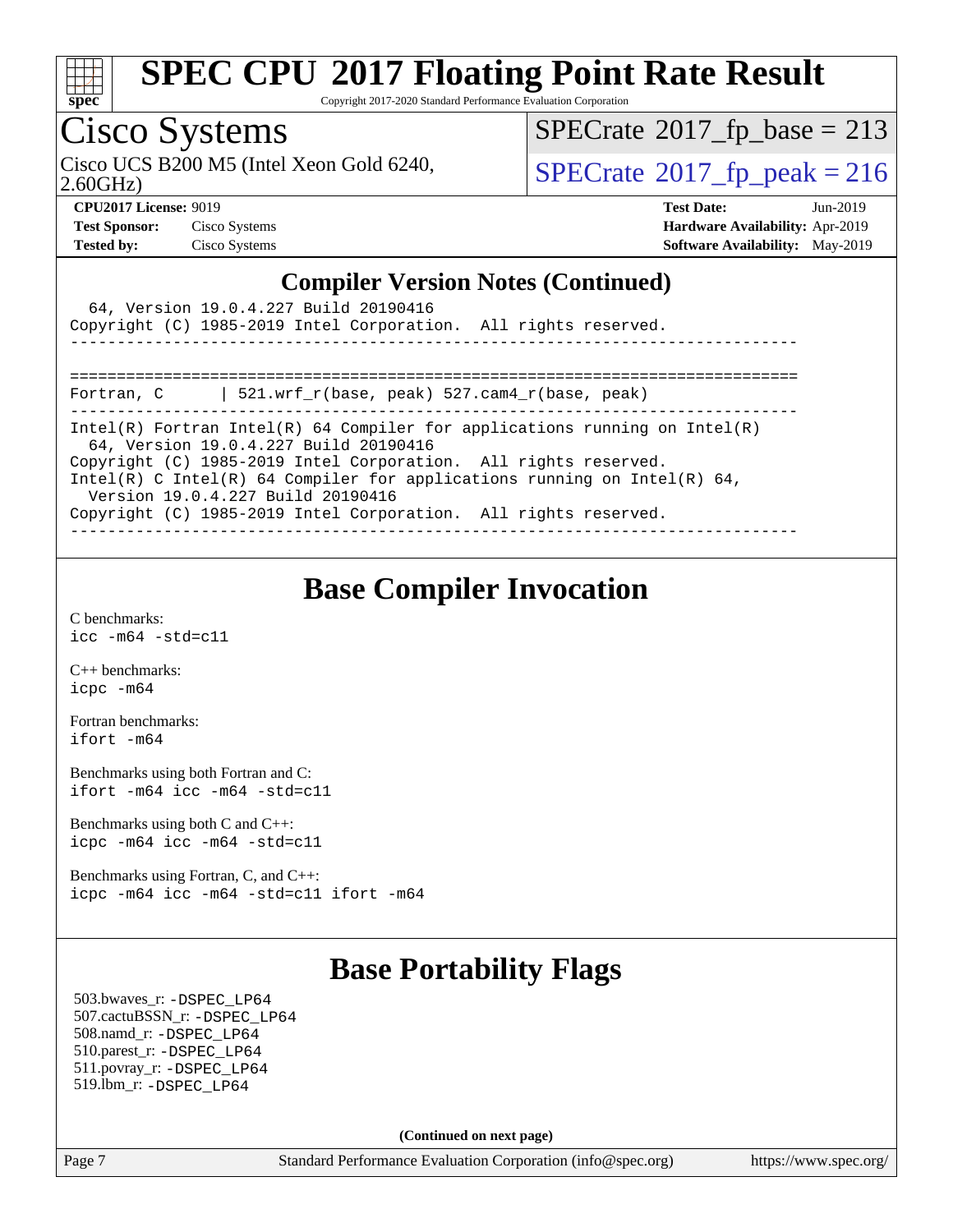

Copyright 2017-2020 Standard Performance Evaluation Corporation

# Cisco Systems

2.60GHz) Cisco UCS B200 M5 (Intel Xeon Gold 6240,  $SPECrate@2017_fp\_peak = 216$  $SPECrate@2017_fp\_peak = 216$ 

 $SPECTate$ <sup>®</sup>[2017\\_fp\\_base =](http://www.spec.org/auto/cpu2017/Docs/result-fields.html#SPECrate2017fpbase) 213

| <b>Test Sponsor:</b> | Cisco Systems |
|----------------------|---------------|
| <b>Tested by:</b>    | Cisco Systems |

**[CPU2017 License:](http://www.spec.org/auto/cpu2017/Docs/result-fields.html#CPU2017License)** 9019 **[Test Date:](http://www.spec.org/auto/cpu2017/Docs/result-fields.html#TestDate)** Jun-2019 **[Hardware Availability:](http://www.spec.org/auto/cpu2017/Docs/result-fields.html#HardwareAvailability)** Apr-2019 **[Software Availability:](http://www.spec.org/auto/cpu2017/Docs/result-fields.html#SoftwareAvailability)** May-2019

## **[Base Portability Flags \(Continued\)](http://www.spec.org/auto/cpu2017/Docs/result-fields.html#BasePortabilityFlags)**

 521.wrf\_r: [-DSPEC\\_LP64](http://www.spec.org/cpu2017/results/res2019q3/cpu2017-20190708-15919.flags.html#suite_basePORTABILITY521_wrf_r_DSPEC_LP64) [-DSPEC\\_CASE\\_FLAG](http://www.spec.org/cpu2017/results/res2019q3/cpu2017-20190708-15919.flags.html#b521.wrf_r_baseCPORTABILITY_DSPEC_CASE_FLAG) [-convert big\\_endian](http://www.spec.org/cpu2017/results/res2019q3/cpu2017-20190708-15919.flags.html#user_baseFPORTABILITY521_wrf_r_convert_big_endian_c3194028bc08c63ac5d04de18c48ce6d347e4e562e8892b8bdbdc0214820426deb8554edfa529a3fb25a586e65a3d812c835984020483e7e73212c4d31a38223) 526.blender\_r: [-DSPEC\\_LP64](http://www.spec.org/cpu2017/results/res2019q3/cpu2017-20190708-15919.flags.html#suite_basePORTABILITY526_blender_r_DSPEC_LP64) [-DSPEC\\_LINUX](http://www.spec.org/cpu2017/results/res2019q3/cpu2017-20190708-15919.flags.html#b526.blender_r_baseCPORTABILITY_DSPEC_LINUX) [-funsigned-char](http://www.spec.org/cpu2017/results/res2019q3/cpu2017-20190708-15919.flags.html#user_baseCPORTABILITY526_blender_r_force_uchar_40c60f00ab013830e2dd6774aeded3ff59883ba5a1fc5fc14077f794d777847726e2a5858cbc7672e36e1b067e7e5c1d9a74f7176df07886a243d7cc18edfe67) 527.cam4\_r: [-DSPEC\\_LP64](http://www.spec.org/cpu2017/results/res2019q3/cpu2017-20190708-15919.flags.html#suite_basePORTABILITY527_cam4_r_DSPEC_LP64) [-DSPEC\\_CASE\\_FLAG](http://www.spec.org/cpu2017/results/res2019q3/cpu2017-20190708-15919.flags.html#b527.cam4_r_baseCPORTABILITY_DSPEC_CASE_FLAG) 538.imagick\_r: [-DSPEC\\_LP64](http://www.spec.org/cpu2017/results/res2019q3/cpu2017-20190708-15919.flags.html#suite_basePORTABILITY538_imagick_r_DSPEC_LP64) 544.nab\_r: [-DSPEC\\_LP64](http://www.spec.org/cpu2017/results/res2019q3/cpu2017-20190708-15919.flags.html#suite_basePORTABILITY544_nab_r_DSPEC_LP64) 549.fotonik3d\_r: [-DSPEC\\_LP64](http://www.spec.org/cpu2017/results/res2019q3/cpu2017-20190708-15919.flags.html#suite_basePORTABILITY549_fotonik3d_r_DSPEC_LP64) 554.roms\_r: [-DSPEC\\_LP64](http://www.spec.org/cpu2017/results/res2019q3/cpu2017-20190708-15919.flags.html#suite_basePORTABILITY554_roms_r_DSPEC_LP64)

### **[Base Optimization Flags](http://www.spec.org/auto/cpu2017/Docs/result-fields.html#BaseOptimizationFlags)**

#### [C benchmarks](http://www.spec.org/auto/cpu2017/Docs/result-fields.html#Cbenchmarks):

[-xCORE-AVX512](http://www.spec.org/cpu2017/results/res2019q3/cpu2017-20190708-15919.flags.html#user_CCbase_f-xCORE-AVX512) [-ipo](http://www.spec.org/cpu2017/results/res2019q3/cpu2017-20190708-15919.flags.html#user_CCbase_f-ipo) [-O3](http://www.spec.org/cpu2017/results/res2019q3/cpu2017-20190708-15919.flags.html#user_CCbase_f-O3) [-no-prec-div](http://www.spec.org/cpu2017/results/res2019q3/cpu2017-20190708-15919.flags.html#user_CCbase_f-no-prec-div) [-qopt-prefetch](http://www.spec.org/cpu2017/results/res2019q3/cpu2017-20190708-15919.flags.html#user_CCbase_f-qopt-prefetch) [-ffinite-math-only](http://www.spec.org/cpu2017/results/res2019q3/cpu2017-20190708-15919.flags.html#user_CCbase_f_finite_math_only_cb91587bd2077682c4b38af759c288ed7c732db004271a9512da14a4f8007909a5f1427ecbf1a0fb78ff2a814402c6114ac565ca162485bbcae155b5e4258871) [-qopt-mem-layout-trans=4](http://www.spec.org/cpu2017/results/res2019q3/cpu2017-20190708-15919.flags.html#user_CCbase_f-qopt-mem-layout-trans_fa39e755916c150a61361b7846f310bcdf6f04e385ef281cadf3647acec3f0ae266d1a1d22d972a7087a248fd4e6ca390a3634700869573d231a252c784941a8)

[C++ benchmarks:](http://www.spec.org/auto/cpu2017/Docs/result-fields.html#CXXbenchmarks)

[-xCORE-AVX512](http://www.spec.org/cpu2017/results/res2019q3/cpu2017-20190708-15919.flags.html#user_CXXbase_f-xCORE-AVX512) [-ipo](http://www.spec.org/cpu2017/results/res2019q3/cpu2017-20190708-15919.flags.html#user_CXXbase_f-ipo) [-O3](http://www.spec.org/cpu2017/results/res2019q3/cpu2017-20190708-15919.flags.html#user_CXXbase_f-O3) [-no-prec-div](http://www.spec.org/cpu2017/results/res2019q3/cpu2017-20190708-15919.flags.html#user_CXXbase_f-no-prec-div) [-qopt-prefetch](http://www.spec.org/cpu2017/results/res2019q3/cpu2017-20190708-15919.flags.html#user_CXXbase_f-qopt-prefetch) [-ffinite-math-only](http://www.spec.org/cpu2017/results/res2019q3/cpu2017-20190708-15919.flags.html#user_CXXbase_f_finite_math_only_cb91587bd2077682c4b38af759c288ed7c732db004271a9512da14a4f8007909a5f1427ecbf1a0fb78ff2a814402c6114ac565ca162485bbcae155b5e4258871) [-qopt-mem-layout-trans=4](http://www.spec.org/cpu2017/results/res2019q3/cpu2017-20190708-15919.flags.html#user_CXXbase_f-qopt-mem-layout-trans_fa39e755916c150a61361b7846f310bcdf6f04e385ef281cadf3647acec3f0ae266d1a1d22d972a7087a248fd4e6ca390a3634700869573d231a252c784941a8)

[Fortran benchmarks](http://www.spec.org/auto/cpu2017/Docs/result-fields.html#Fortranbenchmarks):

[-xCORE-AVX512](http://www.spec.org/cpu2017/results/res2019q3/cpu2017-20190708-15919.flags.html#user_FCbase_f-xCORE-AVX512) [-ipo](http://www.spec.org/cpu2017/results/res2019q3/cpu2017-20190708-15919.flags.html#user_FCbase_f-ipo) [-O3](http://www.spec.org/cpu2017/results/res2019q3/cpu2017-20190708-15919.flags.html#user_FCbase_f-O3) [-no-prec-div](http://www.spec.org/cpu2017/results/res2019q3/cpu2017-20190708-15919.flags.html#user_FCbase_f-no-prec-div) [-qopt-prefetch](http://www.spec.org/cpu2017/results/res2019q3/cpu2017-20190708-15919.flags.html#user_FCbase_f-qopt-prefetch) [-ffinite-math-only](http://www.spec.org/cpu2017/results/res2019q3/cpu2017-20190708-15919.flags.html#user_FCbase_f_finite_math_only_cb91587bd2077682c4b38af759c288ed7c732db004271a9512da14a4f8007909a5f1427ecbf1a0fb78ff2a814402c6114ac565ca162485bbcae155b5e4258871) [-qopt-mem-layout-trans=4](http://www.spec.org/cpu2017/results/res2019q3/cpu2017-20190708-15919.flags.html#user_FCbase_f-qopt-mem-layout-trans_fa39e755916c150a61361b7846f310bcdf6f04e385ef281cadf3647acec3f0ae266d1a1d22d972a7087a248fd4e6ca390a3634700869573d231a252c784941a8) [-auto](http://www.spec.org/cpu2017/results/res2019q3/cpu2017-20190708-15919.flags.html#user_FCbase_f-auto) [-nostandard-realloc-lhs](http://www.spec.org/cpu2017/results/res2019q3/cpu2017-20190708-15919.flags.html#user_FCbase_f_2003_std_realloc_82b4557e90729c0f113870c07e44d33d6f5a304b4f63d4c15d2d0f1fab99f5daaed73bdb9275d9ae411527f28b936061aa8b9c8f2d63842963b95c9dd6426b8a) [-align array32byte](http://www.spec.org/cpu2017/results/res2019q3/cpu2017-20190708-15919.flags.html#user_FCbase_align_array32byte_b982fe038af199962ba9a80c053b8342c548c85b40b8e86eb3cc33dee0d7986a4af373ac2d51c3f7cf710a18d62fdce2948f201cd044323541f22fc0fffc51b6)

[Benchmarks using both Fortran and C](http://www.spec.org/auto/cpu2017/Docs/result-fields.html#BenchmarksusingbothFortranandC):

[-xCORE-AVX512](http://www.spec.org/cpu2017/results/res2019q3/cpu2017-20190708-15919.flags.html#user_CC_FCbase_f-xCORE-AVX512) [-ipo](http://www.spec.org/cpu2017/results/res2019q3/cpu2017-20190708-15919.flags.html#user_CC_FCbase_f-ipo) [-O3](http://www.spec.org/cpu2017/results/res2019q3/cpu2017-20190708-15919.flags.html#user_CC_FCbase_f-O3) [-no-prec-div](http://www.spec.org/cpu2017/results/res2019q3/cpu2017-20190708-15919.flags.html#user_CC_FCbase_f-no-prec-div) [-qopt-prefetch](http://www.spec.org/cpu2017/results/res2019q3/cpu2017-20190708-15919.flags.html#user_CC_FCbase_f-qopt-prefetch) [-ffinite-math-only](http://www.spec.org/cpu2017/results/res2019q3/cpu2017-20190708-15919.flags.html#user_CC_FCbase_f_finite_math_only_cb91587bd2077682c4b38af759c288ed7c732db004271a9512da14a4f8007909a5f1427ecbf1a0fb78ff2a814402c6114ac565ca162485bbcae155b5e4258871) [-qopt-mem-layout-trans=4](http://www.spec.org/cpu2017/results/res2019q3/cpu2017-20190708-15919.flags.html#user_CC_FCbase_f-qopt-mem-layout-trans_fa39e755916c150a61361b7846f310bcdf6f04e385ef281cadf3647acec3f0ae266d1a1d22d972a7087a248fd4e6ca390a3634700869573d231a252c784941a8) [-auto](http://www.spec.org/cpu2017/results/res2019q3/cpu2017-20190708-15919.flags.html#user_CC_FCbase_f-auto) [-nostandard-realloc-lhs](http://www.spec.org/cpu2017/results/res2019q3/cpu2017-20190708-15919.flags.html#user_CC_FCbase_f_2003_std_realloc_82b4557e90729c0f113870c07e44d33d6f5a304b4f63d4c15d2d0f1fab99f5daaed73bdb9275d9ae411527f28b936061aa8b9c8f2d63842963b95c9dd6426b8a) [-align array32byte](http://www.spec.org/cpu2017/results/res2019q3/cpu2017-20190708-15919.flags.html#user_CC_FCbase_align_array32byte_b982fe038af199962ba9a80c053b8342c548c85b40b8e86eb3cc33dee0d7986a4af373ac2d51c3f7cf710a18d62fdce2948f201cd044323541f22fc0fffc51b6)

[Benchmarks using both C and C++](http://www.spec.org/auto/cpu2017/Docs/result-fields.html#BenchmarksusingbothCandCXX):

[-xCORE-AVX512](http://www.spec.org/cpu2017/results/res2019q3/cpu2017-20190708-15919.flags.html#user_CC_CXXbase_f-xCORE-AVX512) [-ipo](http://www.spec.org/cpu2017/results/res2019q3/cpu2017-20190708-15919.flags.html#user_CC_CXXbase_f-ipo) [-O3](http://www.spec.org/cpu2017/results/res2019q3/cpu2017-20190708-15919.flags.html#user_CC_CXXbase_f-O3) [-no-prec-div](http://www.spec.org/cpu2017/results/res2019q3/cpu2017-20190708-15919.flags.html#user_CC_CXXbase_f-no-prec-div) [-qopt-prefetch](http://www.spec.org/cpu2017/results/res2019q3/cpu2017-20190708-15919.flags.html#user_CC_CXXbase_f-qopt-prefetch) [-ffinite-math-only](http://www.spec.org/cpu2017/results/res2019q3/cpu2017-20190708-15919.flags.html#user_CC_CXXbase_f_finite_math_only_cb91587bd2077682c4b38af759c288ed7c732db004271a9512da14a4f8007909a5f1427ecbf1a0fb78ff2a814402c6114ac565ca162485bbcae155b5e4258871) [-qopt-mem-layout-trans=4](http://www.spec.org/cpu2017/results/res2019q3/cpu2017-20190708-15919.flags.html#user_CC_CXXbase_f-qopt-mem-layout-trans_fa39e755916c150a61361b7846f310bcdf6f04e385ef281cadf3647acec3f0ae266d1a1d22d972a7087a248fd4e6ca390a3634700869573d231a252c784941a8)

[Benchmarks using Fortran, C, and C++:](http://www.spec.org/auto/cpu2017/Docs/result-fields.html#BenchmarksusingFortranCandCXX)

[-xCORE-AVX512](http://www.spec.org/cpu2017/results/res2019q3/cpu2017-20190708-15919.flags.html#user_CC_CXX_FCbase_f-xCORE-AVX512) [-ipo](http://www.spec.org/cpu2017/results/res2019q3/cpu2017-20190708-15919.flags.html#user_CC_CXX_FCbase_f-ipo) [-O3](http://www.spec.org/cpu2017/results/res2019q3/cpu2017-20190708-15919.flags.html#user_CC_CXX_FCbase_f-O3) [-no-prec-div](http://www.spec.org/cpu2017/results/res2019q3/cpu2017-20190708-15919.flags.html#user_CC_CXX_FCbase_f-no-prec-div) [-qopt-prefetch](http://www.spec.org/cpu2017/results/res2019q3/cpu2017-20190708-15919.flags.html#user_CC_CXX_FCbase_f-qopt-prefetch) [-ffinite-math-only](http://www.spec.org/cpu2017/results/res2019q3/cpu2017-20190708-15919.flags.html#user_CC_CXX_FCbase_f_finite_math_only_cb91587bd2077682c4b38af759c288ed7c732db004271a9512da14a4f8007909a5f1427ecbf1a0fb78ff2a814402c6114ac565ca162485bbcae155b5e4258871) [-qopt-mem-layout-trans=4](http://www.spec.org/cpu2017/results/res2019q3/cpu2017-20190708-15919.flags.html#user_CC_CXX_FCbase_f-qopt-mem-layout-trans_fa39e755916c150a61361b7846f310bcdf6f04e385ef281cadf3647acec3f0ae266d1a1d22d972a7087a248fd4e6ca390a3634700869573d231a252c784941a8) [-auto](http://www.spec.org/cpu2017/results/res2019q3/cpu2017-20190708-15919.flags.html#user_CC_CXX_FCbase_f-auto) [-nostandard-realloc-lhs](http://www.spec.org/cpu2017/results/res2019q3/cpu2017-20190708-15919.flags.html#user_CC_CXX_FCbase_f_2003_std_realloc_82b4557e90729c0f113870c07e44d33d6f5a304b4f63d4c15d2d0f1fab99f5daaed73bdb9275d9ae411527f28b936061aa8b9c8f2d63842963b95c9dd6426b8a) [-align array32byte](http://www.spec.org/cpu2017/results/res2019q3/cpu2017-20190708-15919.flags.html#user_CC_CXX_FCbase_align_array32byte_b982fe038af199962ba9a80c053b8342c548c85b40b8e86eb3cc33dee0d7986a4af373ac2d51c3f7cf710a18d62fdce2948f201cd044323541f22fc0fffc51b6)

### **[Peak Compiler Invocation](http://www.spec.org/auto/cpu2017/Docs/result-fields.html#PeakCompilerInvocation)**

[C benchmarks](http://www.spec.org/auto/cpu2017/Docs/result-fields.html#Cbenchmarks): [icc -m64 -std=c11](http://www.spec.org/cpu2017/results/res2019q3/cpu2017-20190708-15919.flags.html#user_CCpeak_intel_icc_64bit_c11_33ee0cdaae7deeeab2a9725423ba97205ce30f63b9926c2519791662299b76a0318f32ddfffdc46587804de3178b4f9328c46fa7c2b0cd779d7a61945c91cd35)

**(Continued on next page)**

Page 8 Standard Performance Evaluation Corporation [\(info@spec.org\)](mailto:info@spec.org) <https://www.spec.org/>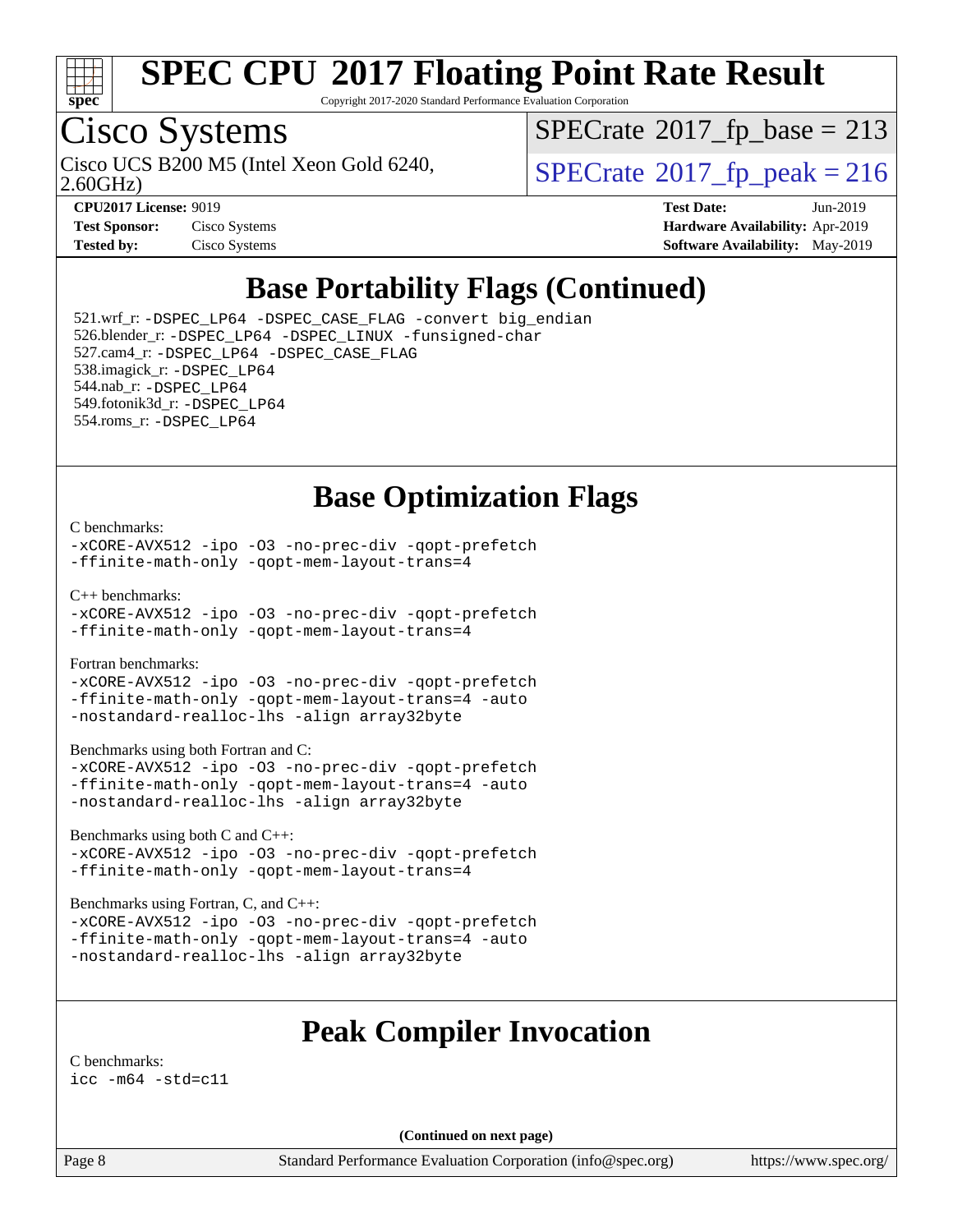

Copyright 2017-2020 Standard Performance Evaluation Corporation

## Cisco Systems

2.60GHz) Cisco UCS B200 M5 (Intel Xeon Gold 6240,  $SPECrate@2017_fp\_peak = 216$  $SPECrate@2017_fp\_peak = 216$ 

 $SPECTate$ <sup>®</sup>[2017\\_fp\\_base =](http://www.spec.org/auto/cpu2017/Docs/result-fields.html#SPECrate2017fpbase) 213

**[Tested by:](http://www.spec.org/auto/cpu2017/Docs/result-fields.html#Testedby)** Cisco Systems **[Software Availability:](http://www.spec.org/auto/cpu2017/Docs/result-fields.html#SoftwareAvailability)** May-2019

**[CPU2017 License:](http://www.spec.org/auto/cpu2017/Docs/result-fields.html#CPU2017License)** 9019 **[Test Date:](http://www.spec.org/auto/cpu2017/Docs/result-fields.html#TestDate)** Jun-2019 **[Test Sponsor:](http://www.spec.org/auto/cpu2017/Docs/result-fields.html#TestSponsor)** Cisco Systems **[Hardware Availability:](http://www.spec.org/auto/cpu2017/Docs/result-fields.html#HardwareAvailability)** Apr-2019

# **[Peak Compiler Invocation \(Continued\)](http://www.spec.org/auto/cpu2017/Docs/result-fields.html#PeakCompilerInvocation)**

[C++ benchmarks:](http://www.spec.org/auto/cpu2017/Docs/result-fields.html#CXXbenchmarks) [icpc -m64](http://www.spec.org/cpu2017/results/res2019q3/cpu2017-20190708-15919.flags.html#user_CXXpeak_intel_icpc_64bit_4ecb2543ae3f1412ef961e0650ca070fec7b7afdcd6ed48761b84423119d1bf6bdf5cad15b44d48e7256388bc77273b966e5eb805aefd121eb22e9299b2ec9d9)

[Fortran benchmarks](http://www.spec.org/auto/cpu2017/Docs/result-fields.html#Fortranbenchmarks): [ifort -m64](http://www.spec.org/cpu2017/results/res2019q3/cpu2017-20190708-15919.flags.html#user_FCpeak_intel_ifort_64bit_24f2bb282fbaeffd6157abe4f878425411749daecae9a33200eee2bee2fe76f3b89351d69a8130dd5949958ce389cf37ff59a95e7a40d588e8d3a57e0c3fd751)

[Benchmarks using both Fortran and C](http://www.spec.org/auto/cpu2017/Docs/result-fields.html#BenchmarksusingbothFortranandC): [ifort -m64](http://www.spec.org/cpu2017/results/res2019q3/cpu2017-20190708-15919.flags.html#user_CC_FCpeak_intel_ifort_64bit_24f2bb282fbaeffd6157abe4f878425411749daecae9a33200eee2bee2fe76f3b89351d69a8130dd5949958ce389cf37ff59a95e7a40d588e8d3a57e0c3fd751) [icc -m64 -std=c11](http://www.spec.org/cpu2017/results/res2019q3/cpu2017-20190708-15919.flags.html#user_CC_FCpeak_intel_icc_64bit_c11_33ee0cdaae7deeeab2a9725423ba97205ce30f63b9926c2519791662299b76a0318f32ddfffdc46587804de3178b4f9328c46fa7c2b0cd779d7a61945c91cd35)

[Benchmarks using both C and C++](http://www.spec.org/auto/cpu2017/Docs/result-fields.html#BenchmarksusingbothCandCXX): [icpc -m64](http://www.spec.org/cpu2017/results/res2019q3/cpu2017-20190708-15919.flags.html#user_CC_CXXpeak_intel_icpc_64bit_4ecb2543ae3f1412ef961e0650ca070fec7b7afdcd6ed48761b84423119d1bf6bdf5cad15b44d48e7256388bc77273b966e5eb805aefd121eb22e9299b2ec9d9) [icc -m64 -std=c11](http://www.spec.org/cpu2017/results/res2019q3/cpu2017-20190708-15919.flags.html#user_CC_CXXpeak_intel_icc_64bit_c11_33ee0cdaae7deeeab2a9725423ba97205ce30f63b9926c2519791662299b76a0318f32ddfffdc46587804de3178b4f9328c46fa7c2b0cd779d7a61945c91cd35)

```
Benchmarks using Fortran, C, and C++: 
icpc -m64 icc -m64 -std=c11 ifort -m64
```
### **[Peak Portability Flags](http://www.spec.org/auto/cpu2017/Docs/result-fields.html#PeakPortabilityFlags)**

Same as Base Portability Flags

### **[Peak Optimization Flags](http://www.spec.org/auto/cpu2017/Docs/result-fields.html#PeakOptimizationFlags)**

[C benchmarks](http://www.spec.org/auto/cpu2017/Docs/result-fields.html#Cbenchmarks):

```
 519.lbm_r: -prof-gen(pass 1) -prof-use(pass 2) -ipo -xCORE-AVX512
-O3 -no-prec-div -qopt-prefetch -ffinite-math-only
-qopt-mem-layout-trans=4
 538.imagick_r: -xCORE-AVX512 -ipo -O3 -no-prec-div -qopt-prefetch
-ffinite-math-only -qopt-mem-layout-trans=4
 544.nab_r: Same as 538.imagick_r
```
[C++ benchmarks:](http://www.spec.org/auto/cpu2017/Docs/result-fields.html#CXXbenchmarks)

```
 508.namd_r: -prof-gen(pass 1) -prof-use(pass 2) -ipo -xCORE-AVX512
-O3 -no-prec-div -qopt-prefetch -ffinite-math-only
-qopt-mem-layout-trans=4
```

```
 510.parest_r: -xCORE-AVX512 -ipo -O3 -no-prec-div -qopt-prefetch
-ffinite-math-only -qopt-mem-layout-trans=4
```
**(Continued on next page)**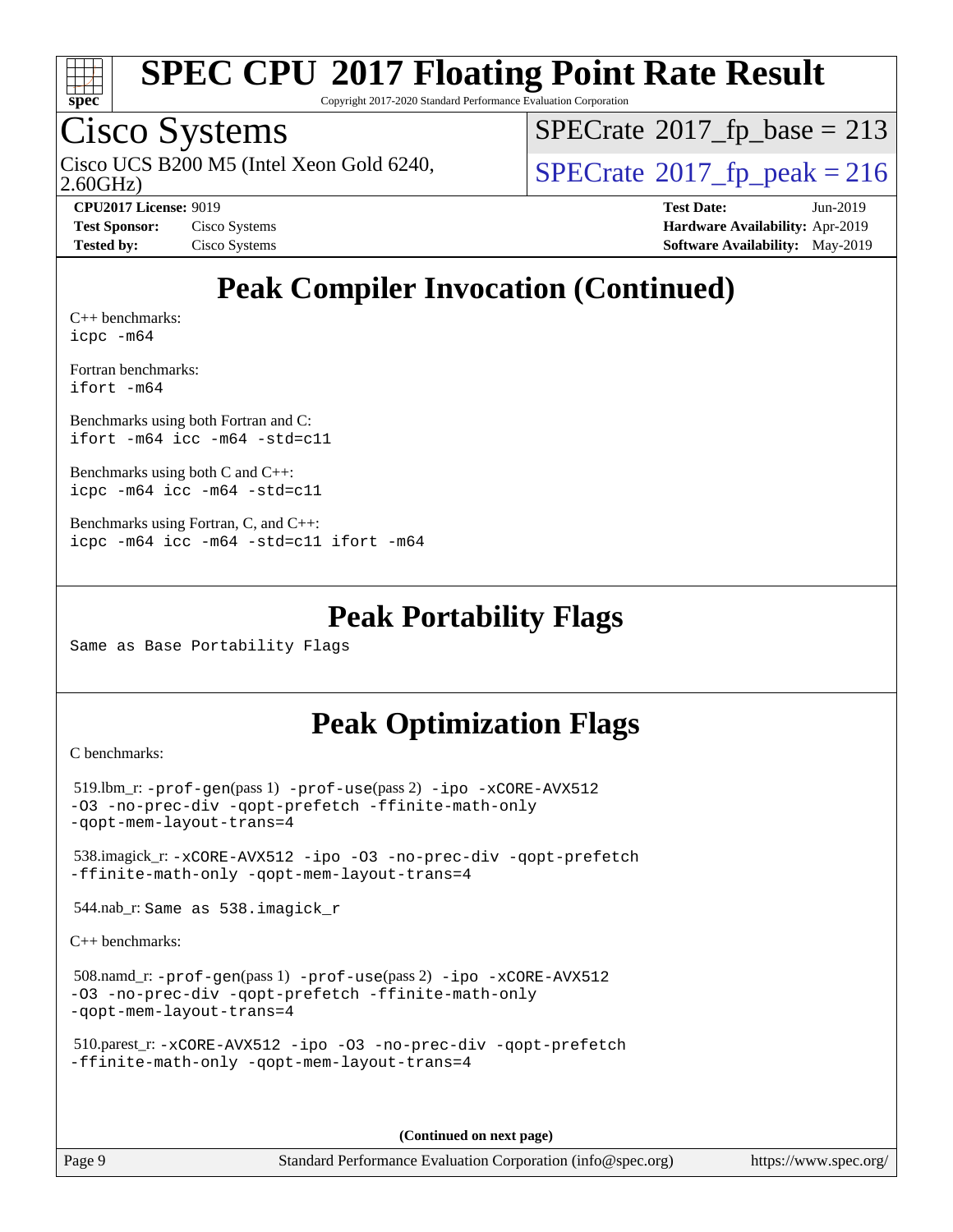

Copyright 2017-2020 Standard Performance Evaluation Corporation

# Cisco Systems

2.60GHz) Cisco UCS B200 M5 (Intel Xeon Gold 6240,  $SPECrate@2017_fp\_peak = 216$  $SPECrate@2017_fp\_peak = 216$ 

 $SPECTate$ <sup>®</sup>[2017\\_fp\\_base =](http://www.spec.org/auto/cpu2017/Docs/result-fields.html#SPECrate2017fpbase) 213

| <b>Test Sponsor:</b> | Cisco Systems |
|----------------------|---------------|
| <b>Tested by:</b>    | Cisco Systems |

**[CPU2017 License:](http://www.spec.org/auto/cpu2017/Docs/result-fields.html#CPU2017License)** 9019 **[Test Date:](http://www.spec.org/auto/cpu2017/Docs/result-fields.html#TestDate)** Jun-2019 **[Hardware Availability:](http://www.spec.org/auto/cpu2017/Docs/result-fields.html#HardwareAvailability)** Apr-2019 **[Software Availability:](http://www.spec.org/auto/cpu2017/Docs/result-fields.html#SoftwareAvailability)** May-2019

# **[Peak Optimization Flags \(Continued\)](http://www.spec.org/auto/cpu2017/Docs/result-fields.html#PeakOptimizationFlags)**

[Fortran benchmarks](http://www.spec.org/auto/cpu2017/Docs/result-fields.html#Fortranbenchmarks):

 503.bwaves\_r: [-xCORE-AVX512](http://www.spec.org/cpu2017/results/res2019q3/cpu2017-20190708-15919.flags.html#user_peakFOPTIMIZE503_bwaves_r_f-xCORE-AVX512) [-ipo](http://www.spec.org/cpu2017/results/res2019q3/cpu2017-20190708-15919.flags.html#user_peakFOPTIMIZE503_bwaves_r_f-ipo) [-O3](http://www.spec.org/cpu2017/results/res2019q3/cpu2017-20190708-15919.flags.html#user_peakFOPTIMIZE503_bwaves_r_f-O3) [-no-prec-div](http://www.spec.org/cpu2017/results/res2019q3/cpu2017-20190708-15919.flags.html#user_peakFOPTIMIZE503_bwaves_r_f-no-prec-div) [-qopt-prefetch](http://www.spec.org/cpu2017/results/res2019q3/cpu2017-20190708-15919.flags.html#user_peakFOPTIMIZE503_bwaves_r_f-qopt-prefetch) [-ffinite-math-only](http://www.spec.org/cpu2017/results/res2019q3/cpu2017-20190708-15919.flags.html#user_peakFOPTIMIZE503_bwaves_r_f_finite_math_only_cb91587bd2077682c4b38af759c288ed7c732db004271a9512da14a4f8007909a5f1427ecbf1a0fb78ff2a814402c6114ac565ca162485bbcae155b5e4258871) [-qopt-mem-layout-trans=4](http://www.spec.org/cpu2017/results/res2019q3/cpu2017-20190708-15919.flags.html#user_peakFOPTIMIZE503_bwaves_r_f-qopt-mem-layout-trans_fa39e755916c150a61361b7846f310bcdf6f04e385ef281cadf3647acec3f0ae266d1a1d22d972a7087a248fd4e6ca390a3634700869573d231a252c784941a8) [-auto](http://www.spec.org/cpu2017/results/res2019q3/cpu2017-20190708-15919.flags.html#user_peakFOPTIMIZE503_bwaves_r_f-auto) [-nostandard-realloc-lhs](http://www.spec.org/cpu2017/results/res2019q3/cpu2017-20190708-15919.flags.html#user_peakEXTRA_FOPTIMIZE503_bwaves_r_f_2003_std_realloc_82b4557e90729c0f113870c07e44d33d6f5a304b4f63d4c15d2d0f1fab99f5daaed73bdb9275d9ae411527f28b936061aa8b9c8f2d63842963b95c9dd6426b8a) [-align array32byte](http://www.spec.org/cpu2017/results/res2019q3/cpu2017-20190708-15919.flags.html#user_peakEXTRA_FOPTIMIZE503_bwaves_r_align_array32byte_b982fe038af199962ba9a80c053b8342c548c85b40b8e86eb3cc33dee0d7986a4af373ac2d51c3f7cf710a18d62fdce2948f201cd044323541f22fc0fffc51b6)

549.fotonik3d\_r: Same as 503.bwaves\_r

 554.roms\_r: [-prof-gen](http://www.spec.org/cpu2017/results/res2019q3/cpu2017-20190708-15919.flags.html#user_peakPASS1_FFLAGSPASS1_LDFLAGS554_roms_r_prof_gen_5aa4926d6013ddb2a31985c654b3eb18169fc0c6952a63635c234f711e6e63dd76e94ad52365559451ec499a2cdb89e4dc58ba4c67ef54ca681ffbe1461d6b36)(pass 1) [-prof-use](http://www.spec.org/cpu2017/results/res2019q3/cpu2017-20190708-15919.flags.html#user_peakPASS2_FFLAGSPASS2_LDFLAGS554_roms_r_prof_use_1a21ceae95f36a2b53c25747139a6c16ca95bd9def2a207b4f0849963b97e94f5260e30a0c64f4bb623698870e679ca08317ef8150905d41bd88c6f78df73f19)(pass 2) [-ipo](http://www.spec.org/cpu2017/results/res2019q3/cpu2017-20190708-15919.flags.html#user_peakPASS1_FOPTIMIZEPASS2_FOPTIMIZE554_roms_r_f-ipo) [-xCORE-AVX512](http://www.spec.org/cpu2017/results/res2019q3/cpu2017-20190708-15919.flags.html#user_peakPASS2_FOPTIMIZE554_roms_r_f-xCORE-AVX512) [-O3](http://www.spec.org/cpu2017/results/res2019q3/cpu2017-20190708-15919.flags.html#user_peakPASS1_FOPTIMIZEPASS2_FOPTIMIZE554_roms_r_f-O3) [-no-prec-div](http://www.spec.org/cpu2017/results/res2019q3/cpu2017-20190708-15919.flags.html#user_peakPASS1_FOPTIMIZEPASS2_FOPTIMIZE554_roms_r_f-no-prec-div) [-qopt-prefetch](http://www.spec.org/cpu2017/results/res2019q3/cpu2017-20190708-15919.flags.html#user_peakPASS1_FOPTIMIZEPASS2_FOPTIMIZE554_roms_r_f-qopt-prefetch) [-ffinite-math-only](http://www.spec.org/cpu2017/results/res2019q3/cpu2017-20190708-15919.flags.html#user_peakPASS1_FOPTIMIZEPASS2_FOPTIMIZE554_roms_r_f_finite_math_only_cb91587bd2077682c4b38af759c288ed7c732db004271a9512da14a4f8007909a5f1427ecbf1a0fb78ff2a814402c6114ac565ca162485bbcae155b5e4258871) [-qopt-mem-layout-trans=4](http://www.spec.org/cpu2017/results/res2019q3/cpu2017-20190708-15919.flags.html#user_peakPASS1_FOPTIMIZEPASS2_FOPTIMIZE554_roms_r_f-qopt-mem-layout-trans_fa39e755916c150a61361b7846f310bcdf6f04e385ef281cadf3647acec3f0ae266d1a1d22d972a7087a248fd4e6ca390a3634700869573d231a252c784941a8) [-auto](http://www.spec.org/cpu2017/results/res2019q3/cpu2017-20190708-15919.flags.html#user_peakPASS2_FOPTIMIZE554_roms_r_f-auto) [-nostandard-realloc-lhs](http://www.spec.org/cpu2017/results/res2019q3/cpu2017-20190708-15919.flags.html#user_peakEXTRA_FOPTIMIZE554_roms_r_f_2003_std_realloc_82b4557e90729c0f113870c07e44d33d6f5a304b4f63d4c15d2d0f1fab99f5daaed73bdb9275d9ae411527f28b936061aa8b9c8f2d63842963b95c9dd6426b8a) [-align array32byte](http://www.spec.org/cpu2017/results/res2019q3/cpu2017-20190708-15919.flags.html#user_peakEXTRA_FOPTIMIZE554_roms_r_align_array32byte_b982fe038af199962ba9a80c053b8342c548c85b40b8e86eb3cc33dee0d7986a4af373ac2d51c3f7cf710a18d62fdce2948f201cd044323541f22fc0fffc51b6)

[Benchmarks using both Fortran and C](http://www.spec.org/auto/cpu2017/Docs/result-fields.html#BenchmarksusingbothFortranandC):  $-prof-qen(pass 1) -prof-use(pass 2) -ipo -xCORE-AVX512 -O3$  $-prof-qen(pass 1) -prof-use(pass 2) -ipo -xCORE-AVX512 -O3$  $-prof-qen(pass 1) -prof-use(pass 2) -ipo -xCORE-AVX512 -O3$  $-prof-qen(pass 1) -prof-use(pass 2) -ipo -xCORE-AVX512 -O3$  $-prof-qen(pass 1) -prof-use(pass 2) -ipo -xCORE-AVX512 -O3$  $-prof-qen(pass 1) -prof-use(pass 2) -ipo -xCORE-AVX512 -O3$  $-prof-qen(pass 1) -prof-use(pass 2) -ipo -xCORE-AVX512 -O3$  $-prof-qen(pass 1) -prof-use(pass 2) -ipo -xCORE-AVX512 -O3$ [-no-prec-div](http://www.spec.org/cpu2017/results/res2019q3/cpu2017-20190708-15919.flags.html#user_CC_FCpeak_f-no-prec-div) [-qopt-prefetch](http://www.spec.org/cpu2017/results/res2019q3/cpu2017-20190708-15919.flags.html#user_CC_FCpeak_f-qopt-prefetch) [-ffinite-math-only](http://www.spec.org/cpu2017/results/res2019q3/cpu2017-20190708-15919.flags.html#user_CC_FCpeak_f_finite_math_only_cb91587bd2077682c4b38af759c288ed7c732db004271a9512da14a4f8007909a5f1427ecbf1a0fb78ff2a814402c6114ac565ca162485bbcae155b5e4258871) [-qopt-mem-layout-trans=4](http://www.spec.org/cpu2017/results/res2019q3/cpu2017-20190708-15919.flags.html#user_CC_FCpeak_f-qopt-mem-layout-trans_fa39e755916c150a61361b7846f310bcdf6f04e385ef281cadf3647acec3f0ae266d1a1d22d972a7087a248fd4e6ca390a3634700869573d231a252c784941a8) [-auto](http://www.spec.org/cpu2017/results/res2019q3/cpu2017-20190708-15919.flags.html#user_CC_FCpeak_f-auto) [-nostandard-realloc-lhs](http://www.spec.org/cpu2017/results/res2019q3/cpu2017-20190708-15919.flags.html#user_CC_FCpeak_f_2003_std_realloc_82b4557e90729c0f113870c07e44d33d6f5a304b4f63d4c15d2d0f1fab99f5daaed73bdb9275d9ae411527f28b936061aa8b9c8f2d63842963b95c9dd6426b8a) [-align array32byte](http://www.spec.org/cpu2017/results/res2019q3/cpu2017-20190708-15919.flags.html#user_CC_FCpeak_align_array32byte_b982fe038af199962ba9a80c053b8342c548c85b40b8e86eb3cc33dee0d7986a4af373ac2d51c3f7cf710a18d62fdce2948f201cd044323541f22fc0fffc51b6)

[Benchmarks using both C and C++](http://www.spec.org/auto/cpu2017/Docs/result-fields.html#BenchmarksusingbothCandCXX):

 511.povray\_r: [-prof-gen](http://www.spec.org/cpu2017/results/res2019q3/cpu2017-20190708-15919.flags.html#user_peakPASS1_CFLAGSPASS1_CXXFLAGSPASS1_LDFLAGS511_povray_r_prof_gen_5aa4926d6013ddb2a31985c654b3eb18169fc0c6952a63635c234f711e6e63dd76e94ad52365559451ec499a2cdb89e4dc58ba4c67ef54ca681ffbe1461d6b36)(pass 1) [-prof-use](http://www.spec.org/cpu2017/results/res2019q3/cpu2017-20190708-15919.flags.html#user_peakPASS2_CFLAGSPASS2_CXXFLAGSPASS2_LDFLAGS511_povray_r_prof_use_1a21ceae95f36a2b53c25747139a6c16ca95bd9def2a207b4f0849963b97e94f5260e30a0c64f4bb623698870e679ca08317ef8150905d41bd88c6f78df73f19)(pass 2) [-ipo](http://www.spec.org/cpu2017/results/res2019q3/cpu2017-20190708-15919.flags.html#user_peakPASS1_COPTIMIZEPASS1_CXXOPTIMIZEPASS2_COPTIMIZEPASS2_CXXOPTIMIZE511_povray_r_f-ipo) [-xCORE-AVX512](http://www.spec.org/cpu2017/results/res2019q3/cpu2017-20190708-15919.flags.html#user_peakPASS2_COPTIMIZEPASS2_CXXOPTIMIZE511_povray_r_f-xCORE-AVX512) [-O3](http://www.spec.org/cpu2017/results/res2019q3/cpu2017-20190708-15919.flags.html#user_peakPASS1_COPTIMIZEPASS1_CXXOPTIMIZEPASS2_COPTIMIZEPASS2_CXXOPTIMIZE511_povray_r_f-O3) [-no-prec-div](http://www.spec.org/cpu2017/results/res2019q3/cpu2017-20190708-15919.flags.html#user_peakPASS1_COPTIMIZEPASS1_CXXOPTIMIZEPASS2_COPTIMIZEPASS2_CXXOPTIMIZE511_povray_r_f-no-prec-div) [-qopt-prefetch](http://www.spec.org/cpu2017/results/res2019q3/cpu2017-20190708-15919.flags.html#user_peakPASS1_COPTIMIZEPASS1_CXXOPTIMIZEPASS2_COPTIMIZEPASS2_CXXOPTIMIZE511_povray_r_f-qopt-prefetch) [-ffinite-math-only](http://www.spec.org/cpu2017/results/res2019q3/cpu2017-20190708-15919.flags.html#user_peakPASS1_COPTIMIZEPASS1_CXXOPTIMIZEPASS2_COPTIMIZEPASS2_CXXOPTIMIZE511_povray_r_f_finite_math_only_cb91587bd2077682c4b38af759c288ed7c732db004271a9512da14a4f8007909a5f1427ecbf1a0fb78ff2a814402c6114ac565ca162485bbcae155b5e4258871) [-qopt-mem-layout-trans=4](http://www.spec.org/cpu2017/results/res2019q3/cpu2017-20190708-15919.flags.html#user_peakPASS1_COPTIMIZEPASS1_CXXOPTIMIZEPASS2_COPTIMIZEPASS2_CXXOPTIMIZE511_povray_r_f-qopt-mem-layout-trans_fa39e755916c150a61361b7846f310bcdf6f04e385ef281cadf3647acec3f0ae266d1a1d22d972a7087a248fd4e6ca390a3634700869573d231a252c784941a8)

 526.blender\_r: [-xCORE-AVX512](http://www.spec.org/cpu2017/results/res2019q3/cpu2017-20190708-15919.flags.html#user_peakCOPTIMIZECXXOPTIMIZE526_blender_r_f-xCORE-AVX512) [-ipo](http://www.spec.org/cpu2017/results/res2019q3/cpu2017-20190708-15919.flags.html#user_peakCOPTIMIZECXXOPTIMIZE526_blender_r_f-ipo) [-O3](http://www.spec.org/cpu2017/results/res2019q3/cpu2017-20190708-15919.flags.html#user_peakCOPTIMIZECXXOPTIMIZE526_blender_r_f-O3) [-no-prec-div](http://www.spec.org/cpu2017/results/res2019q3/cpu2017-20190708-15919.flags.html#user_peakCOPTIMIZECXXOPTIMIZE526_blender_r_f-no-prec-div) [-qopt-prefetch](http://www.spec.org/cpu2017/results/res2019q3/cpu2017-20190708-15919.flags.html#user_peakCOPTIMIZECXXOPTIMIZE526_blender_r_f-qopt-prefetch) [-ffinite-math-only](http://www.spec.org/cpu2017/results/res2019q3/cpu2017-20190708-15919.flags.html#user_peakCOPTIMIZECXXOPTIMIZE526_blender_r_f_finite_math_only_cb91587bd2077682c4b38af759c288ed7c732db004271a9512da14a4f8007909a5f1427ecbf1a0fb78ff2a814402c6114ac565ca162485bbcae155b5e4258871) [-qopt-mem-layout-trans=4](http://www.spec.org/cpu2017/results/res2019q3/cpu2017-20190708-15919.flags.html#user_peakCOPTIMIZECXXOPTIMIZE526_blender_r_f-qopt-mem-layout-trans_fa39e755916c150a61361b7846f310bcdf6f04e385ef281cadf3647acec3f0ae266d1a1d22d972a7087a248fd4e6ca390a3634700869573d231a252c784941a8)

[Benchmarks using Fortran, C, and C++:](http://www.spec.org/auto/cpu2017/Docs/result-fields.html#BenchmarksusingFortranCandCXX) [-xCORE-AVX512](http://www.spec.org/cpu2017/results/res2019q3/cpu2017-20190708-15919.flags.html#user_CC_CXX_FCpeak_f-xCORE-AVX512) [-ipo](http://www.spec.org/cpu2017/results/res2019q3/cpu2017-20190708-15919.flags.html#user_CC_CXX_FCpeak_f-ipo) [-O3](http://www.spec.org/cpu2017/results/res2019q3/cpu2017-20190708-15919.flags.html#user_CC_CXX_FCpeak_f-O3) [-no-prec-div](http://www.spec.org/cpu2017/results/res2019q3/cpu2017-20190708-15919.flags.html#user_CC_CXX_FCpeak_f-no-prec-div) [-qopt-prefetch](http://www.spec.org/cpu2017/results/res2019q3/cpu2017-20190708-15919.flags.html#user_CC_CXX_FCpeak_f-qopt-prefetch) [-ffinite-math-only](http://www.spec.org/cpu2017/results/res2019q3/cpu2017-20190708-15919.flags.html#user_CC_CXX_FCpeak_f_finite_math_only_cb91587bd2077682c4b38af759c288ed7c732db004271a9512da14a4f8007909a5f1427ecbf1a0fb78ff2a814402c6114ac565ca162485bbcae155b5e4258871) [-qopt-mem-layout-trans=4](http://www.spec.org/cpu2017/results/res2019q3/cpu2017-20190708-15919.flags.html#user_CC_CXX_FCpeak_f-qopt-mem-layout-trans_fa39e755916c150a61361b7846f310bcdf6f04e385ef281cadf3647acec3f0ae266d1a1d22d972a7087a248fd4e6ca390a3634700869573d231a252c784941a8) [-auto](http://www.spec.org/cpu2017/results/res2019q3/cpu2017-20190708-15919.flags.html#user_CC_CXX_FCpeak_f-auto) [-nostandard-realloc-lhs](http://www.spec.org/cpu2017/results/res2019q3/cpu2017-20190708-15919.flags.html#user_CC_CXX_FCpeak_f_2003_std_realloc_82b4557e90729c0f113870c07e44d33d6f5a304b4f63d4c15d2d0f1fab99f5daaed73bdb9275d9ae411527f28b936061aa8b9c8f2d63842963b95c9dd6426b8a) [-align array32byte](http://www.spec.org/cpu2017/results/res2019q3/cpu2017-20190708-15919.flags.html#user_CC_CXX_FCpeak_align_array32byte_b982fe038af199962ba9a80c053b8342c548c85b40b8e86eb3cc33dee0d7986a4af373ac2d51c3f7cf710a18d62fdce2948f201cd044323541f22fc0fffc51b6)

[The flags files that were used to format this result can be browsed at](tmsearch) <http://www.spec.org/cpu2017/flags/Intel-ic19.0u1-official-linux64.2019-07-09.html> <http://www.spec.org/cpu2017/flags/Cisco-Platform-Settings-V1.2-revH.2019-07-31.html>

[You can also download the XML flags sources by saving the following links:](tmsearch) <http://www.spec.org/cpu2017/flags/Intel-ic19.0u1-official-linux64.2019-07-09.xml> <http://www.spec.org/cpu2017/flags/Cisco-Platform-Settings-V1.2-revH.2019-07-31.xml>